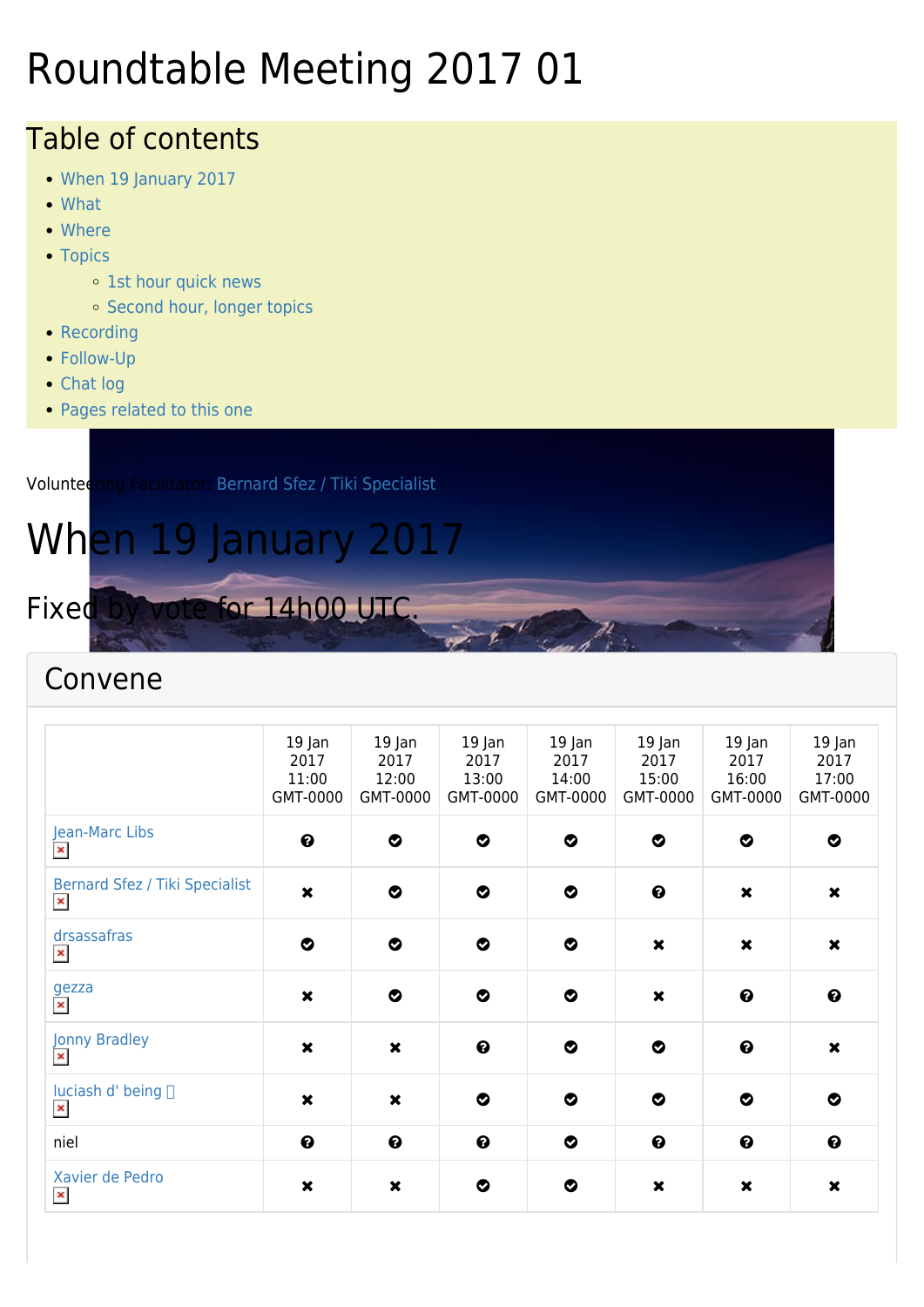| nbspث<br>$\overline{\phantom{0}}$<br>-4<br>-<br>. . |
|-----------------------------------------------------|
|-----------------------------------------------------|

# What

See [Webinars](https://tiki.org/Roundtable-Meetings) for a detailed description.

## Where

<http://live.tiki.org>

# **Topics**

 $1$ st

**15mn for each topic else it should be moved to the second hour or another meeting**

- 1. [TikiFest2017-Brussels-Fosdem](https://tiki.org/TikiFest2017-Brussels-Fosdem) plans
- 2. Ideas for [Tiki17](http://dev.tiki.org/Tiki17)
- 3. Demo'ing mindepth and mindepthsortalpha; <https://doc.tiki.org/TOC>
- 4. Help needed to (free)tag in profiles.tiki.org all profiles in the profiles Wizard with the features that they
- show case/demonstrate, etc. done **In a second phase, the idea is to get some search box in the Profiles Wizard (and the Profiles Control** Panel) to filter profiles by features, allowing to answer questions like: "which profiles will let me practice and tweak custom search/plugin list/plugin list execute/tablesorter/item field/structures/revision approval/plugin pivottable
- 5. Demo'ing [Plugin ListExecute email \(file and link\)](https://doc.tiki.org/PluginListExecute#email)
- 6. Demo of [Meta wiki-plugin](https://doc.tiki.org/PluginMeta) by luci (for Tiki 17, should be backported to 16 or not?
- 7. Conclusions from the recent Tiki Admin Meeting
	- See:<https://tiki.org/170109+TAG+Meeting>
- 8. [Tiki Community Bug Tracker Items](https://dev.tiki.org/Community%20items) review https://dev.tiki.org/Communityassign volunteers.

...."?

#### Second hour, longer topics

- 1. Discussion about The Tiki **Community Items** (issues and wishes affecting the Community as a whole and \*.t.o sites). See
	- <https://dev.tiki.org/Community+items#Summary> and
	- <https://dev.tiki.org/Community+items#List> This section is expected to alst 15' if possible, and it comes from the conclusions of the last Tiki Admin Meeting. See:

https://tiki.org/170109+TAG+Meeting#Getting some urgent fixes for the Community sites

- 2. Discussion about the Bounty proposal
	- $\circ$  See also info about the [recent discussion between TAG members here](https://tiki.org/170109+TAG+Meeting#Getting_some_urgent_fixes_for_the_Community_sites)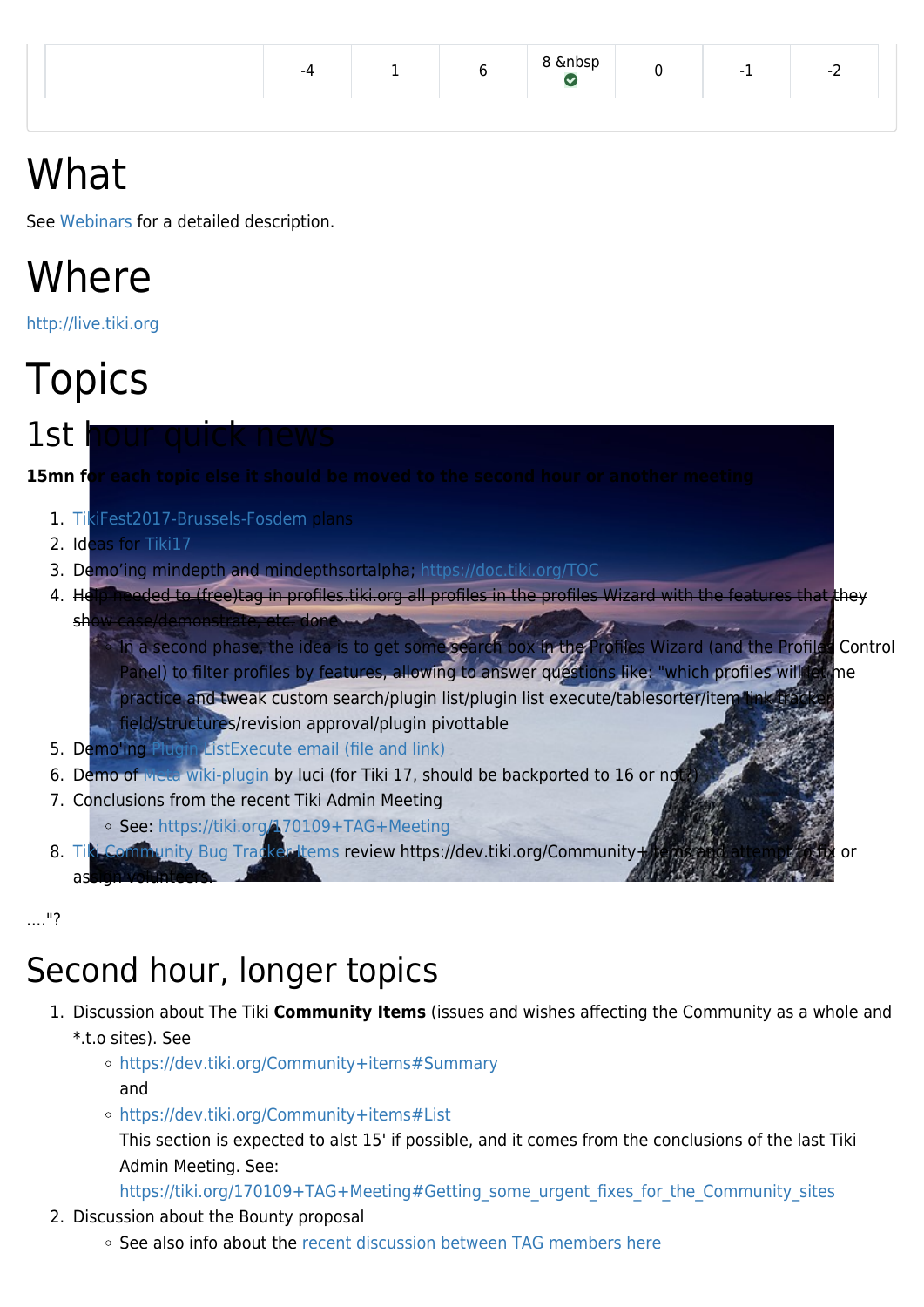#### 3. Improving Documentation

- 1. [https://doc.tiki.org/Tiki16#Field\\_Location](https://doc.tiki.org/Tiki16#Field_Location): thumbnail zoom on images is terrible
	- please remove zoombox for something else better in your opinion (remember we are a wiki-wiki community) ;-)
	- The issue here is not my opinion, the image is not useable like this for a visitor. It also give a not very serious image of our community.
	- [https://doc.tiki.org/PluginShorten,](https://doc.tiki.org/PluginShorten) visitor can't see sample and parameters (it will once doc.t.o has the minimum version required for the plugin - Tiki17)
	- And in the meantime we show again something that is everything but serious for people visiting the page that are not "us".
- 2. Better organizing some of the documentation (Tiki feature that make THE difference)
- Plugin List, Plugin ListExecute
- Custom Search, Search and Unified-index
- Trackers
- o Please add...
- **4. Conclusions from/for the "Datavis convergence"** topic in the list?
	- [Dev.t.o page](https://dev.tiki.org/Datavis+Convergence) | Discussion Threads: [1](https://tiki.org/forumthread62514?topics_offset=7) | [2](https://tiki.org/forumthread62543?topics_offset=4) | [3](https://tiki.org/forumthread62546?topics_offset=2)
	- Shouldn't we convert the nice work done with D3 into some plugin already (wikiplugin  $d3.$ php? (cathedral-like approach)?

#### **Recording**

[http://recordings.blindsidenetworks.com/citadelrock/d559965849921585c1849af03b7a51638700d979-14](http://recordings.blindsidenetworks.com/citadelrock/d559965849921585c1849af03b7a51638700d979-1484833430270/presentation/?t=00m00s) [84833430270/presentation/?t=00m00s](http://recordings.blindsidenetworks.com/citadelrock/d559965849921585c1849af03b7a51638700d979-1484833430270/presentation/?t=00m00s)

# Follow-Up

Next Meeting: [Roundtable Meeting 2017 02](https://tiki.org/Roundtable-Meeting-2017-02)

# Chat log

Gary Cunningham-Lee (chibaguy): Hmm, I keep getting "Connectivity problems" errors and getting logged out. Jonny Bradley (jonnybradley): hi Gary - shame, seems ok for me Gary Cunningham-Lee (chibaguy): Some network problem apparently. Jun Moriya (Jun Moriya): Im ok. at 1st time vidoe on and now off Jun Moriya (Jun Moriya): and my mic is off now. cause Im not good english .. ya ya ya luciash d' being (luci): 2017 :) luciash d' being (luci): https://tiki.org/TikiFestFosdem2017 luciash d' being (luci): gezza said he have just few left Jonny Bradley (jonnybradley): +1 for magnets luciash d' being (luci): has Jonny Bradley (jonnybradley): https://tiki.org/Promo+Sheet luciash d' being (luci): that is about 15mins, next topic? Bernard Sfez / Tiki Specialist (Bsfez): :)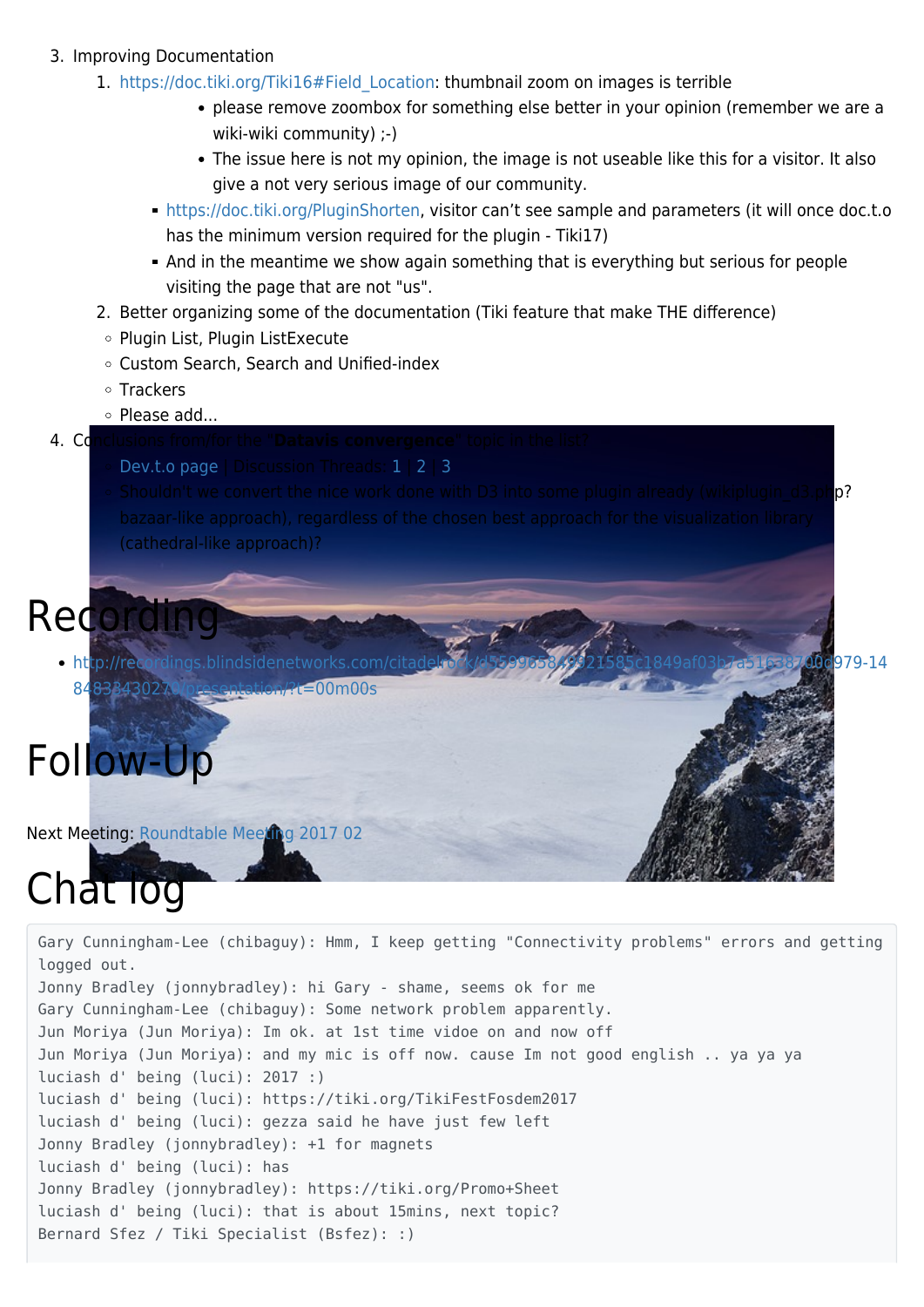Gary Cunningham-Lee (chibaguy): I missed the last 5 minutes or so of the meeting; needed to restart. I keep getting disconnected but will keep trying to stay in. :-) Jonny Bradley (jonnybradley): isn't this all on the endagered features page on dev? luciash d' being (luci): i suppose so Gary Cunningham-Lee (chibaguy): https://dev.tiki.org/Endangered%20features drsassafras: hi guys, sorry im late luciash d' being (luci): hi Brendan! Jonny Bradley (jonnybradley): https://dev.tiki.org/Endangered+features Bernard Sfez / Tiki Specialist (Bsfez): back Philippe Cloutier (Chealer9): hi everyone Gary Cunningham-Lee (chibaguy): Hi Chealer luciash d' being (luci): https://developers.facebook.com/tools/debug/ luciash d' being (luci): https://doc.tiki.org/PluginMeta luciash d' being (luci): https://dev.tiki.org/PluginMeta Gary Cunningham-Lee (chibaguy): PluginHTMLHead ? luciash d' being (luci): HeadTags? Philippe Cloutier (Chealer9): HTMLMeta, HTMLMetaTags longer Jonny Bradley (jonnybradley): Hi Chealer :) Philippe Cloutier (Chealer9): hello Jonny Jean-Marc Libs (Jyhem): HTMLHead for the body one, Meta for the short one luciash d' being (luci): I recommend playing with the FB debugger when developing this luciash d' being (luci): https://developers.facebook.com/tools/debug/ Bernard Sfez / Tiki Specialist (Bsfez): Sorry Xavi Philippe Cloutier (Chealer9): I consider "META" pretty vague, a second word would really help. Xavier de Pedro (xavi): np, Bernard, I just uploaded a screenshot for a next topic of this trm luciash d' being (luci): it needs some tidying ;) Gary Cunningham-Lee (chibaguy): I agree. PluginMetatag would be clear. Xavier de Pedro (xavi): sorry for the noise, if any Bernard Sfez / Tiki Specialist (Bsfez): all good :) Gary Cunningham-Lee (chibaguy): Like Jean-Marc said, "plugin meta" seems to imply something about plugins. luciash d' being (luci): thanks all for your input! :) Bernard Sfez / Tiki Specialist (Bsfez): nice plugin, I like it Bernard Sfez / Tiki Specialist (Bsfez): that's what I was thinking of, but again it deserve a deeper reflexion. :) Bernard Sfez / Tiki Specialist (Bsfez): and discussion luciash d' being (luci): everyone please if you want participate on developing this add your notes on https://dev.tiki.org/PluginMeta Torsten Fabricius (Torsten): hello friends luciash d' being (luci): hi Torsten! Bernard Sfez / Tiki Specialist (Bsfez): Hello Torsten ! Torsten Fabricius (Torsten): just did read the meeting invites everybody Bernard Sfez / Tiki Specialist (Bsfez): You know my troubles with profiles :D Torsten Fabricius (Torsten): not exactly, only that there are some Jean-Marc Libs (Jyhem): Hi Torsten! I'd like to talk to you later Bernard Sfez / Tiki Specialist (Bsfez): I'll be glad to learn :) Gary Cunningham-Lee (chibaguy): Just for BBB feedback, I'm not seeing any screensharing now. Will check the recording later. Torsten Fabricius (Torsten): Jean-Marc, ok luciash d' being (luci): no screensharing is going on now I think Torsten Fabricius (Torsten): no screensharing here either Bernard Sfez / Tiki Specialist (Bsfez): or a special meeting :) Gary Cunningham-Lee (chibaguy): I've had three screensharing windows that displayed empty, ghosting the BBB page underneath.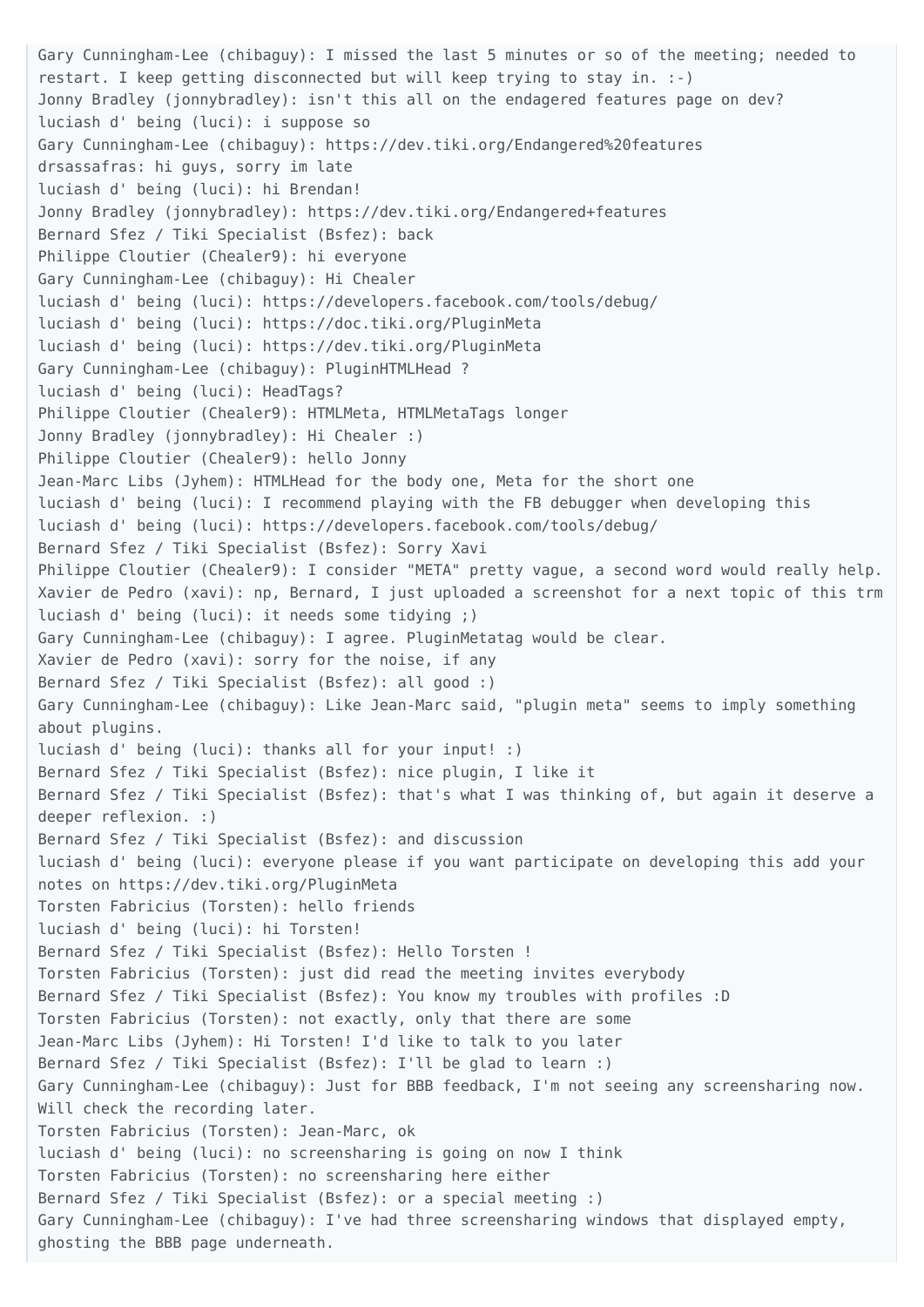Gary Cunningham-Lee (chibaguy): I seem to have a firewall problem here, so will try to correct before the next meeting. Torsten Fabricius (Torsten): Profiles: Is it somehow possible to connect to a profiles repo that is password protected? Jonny Bradley (jonnybradley): Hi Torsten luciash d' being (luci): Torsten: nope Torsten Fabricius (Torsten): planned? Torsten Fabricius (Torsten): Hi Jonny Bernard Sfez / Tiki Specialist (Bsfez): +1 luciash d' being (luci): freetags as keywords you mean? Torsten Fabricius (Torsten): Another thing: I have read about a problem with Tiki and php7I just installed a Tiki 16 via svn and did nt get it running - loading never ended and a javascript error message. Xavier de Pedro (xavi): https://profiles.tiki.org/tiki-browse\_freetags.php?tag=articles Torsten Fabricius (Torsten): could only start to use it after going back to php 5.6 Jonny Bradley (jonnybradley): for unified search you need to add freetags text in the default content and weighting fields Bernard Sfez / Tiki Specialist (Bsfez): yes Torsten Fabricius (Torsten): Bernard: yes what? Bernard Sfez / Tiki Specialist (Bsfez): I'm with Xavi right now ;) Bernard Sfez / Tiki Specialist (Bsfez): (so yes I can see your screen) Torsten Fabricius (Torsten): ah sry Bernard Bernard Sfez / Tiki Specialist (Bsfez): Find Profiles Search by name, types and repositoryProfile name Bernard Sfez / Tiki Specialist (Bsfez): and tags then ? luciash d' being (luci): it depends what does the profiles panel use for searching luciash d' being (luci): i doubt it uses unified index luciash d' being (luci): i think it searches on the remote site somehow luciash d' being (luci): (the remote profiles ropository) Bernard Sfez / Tiki Specialist (Bsfez): brb luciash d' being (luci): i think the search form just basically scans this text file: https://profiles.tiki.org/profiles Bernard Sfez / Tiki Specialist (Bsfez): back Bernard Sfez / Tiki Specialist (Bsfez): lovely Gary Cunningham-Lee (chibaguy): ( Temporarily turned off my firewall here and now I see the screenshots again.) luciash d' being (luci): on the Tiki Community Association account to be clear Torsten Fabricius (Torsten): Xavi: your sound is much much better now -> please remind what you did ;-) Xavier de Pedro (xavi): https://dev.tiki.org/Community+items#Summary Xavier de Pedro (xavi): https://dev.tiki.org/Community+items#List Xavier de Pedro (xavi): https://dev.tiki.org/item6233 - "forums in t.o unusable: help!" luciash d' being (luci): ( TSCA I meant, ref.: https://tiki.org/Tiki%20Software%20Community%20Association ) Philippe Cloutier (Chealer9): bounties are a great idea but we need a good amount of money to compensate the overhead of setting up a bounty system, deciding bounties and making the payments. luciash d' being (luci): +1 to skip Philippe Cloutier (Chealer9): OK skip Bernard Sfez / Tiki Specialist (Bsfez): https://dev.tiki.org/Tiki16 luciash d' being (luci): bug report exists for that? luciash d' being (luci): question is how many ppl are really checking next sites luciash d' being (luci): i have checked it last month just once I think Philippe Cloutier (Chealer9): Gary: I suppose you mean mod security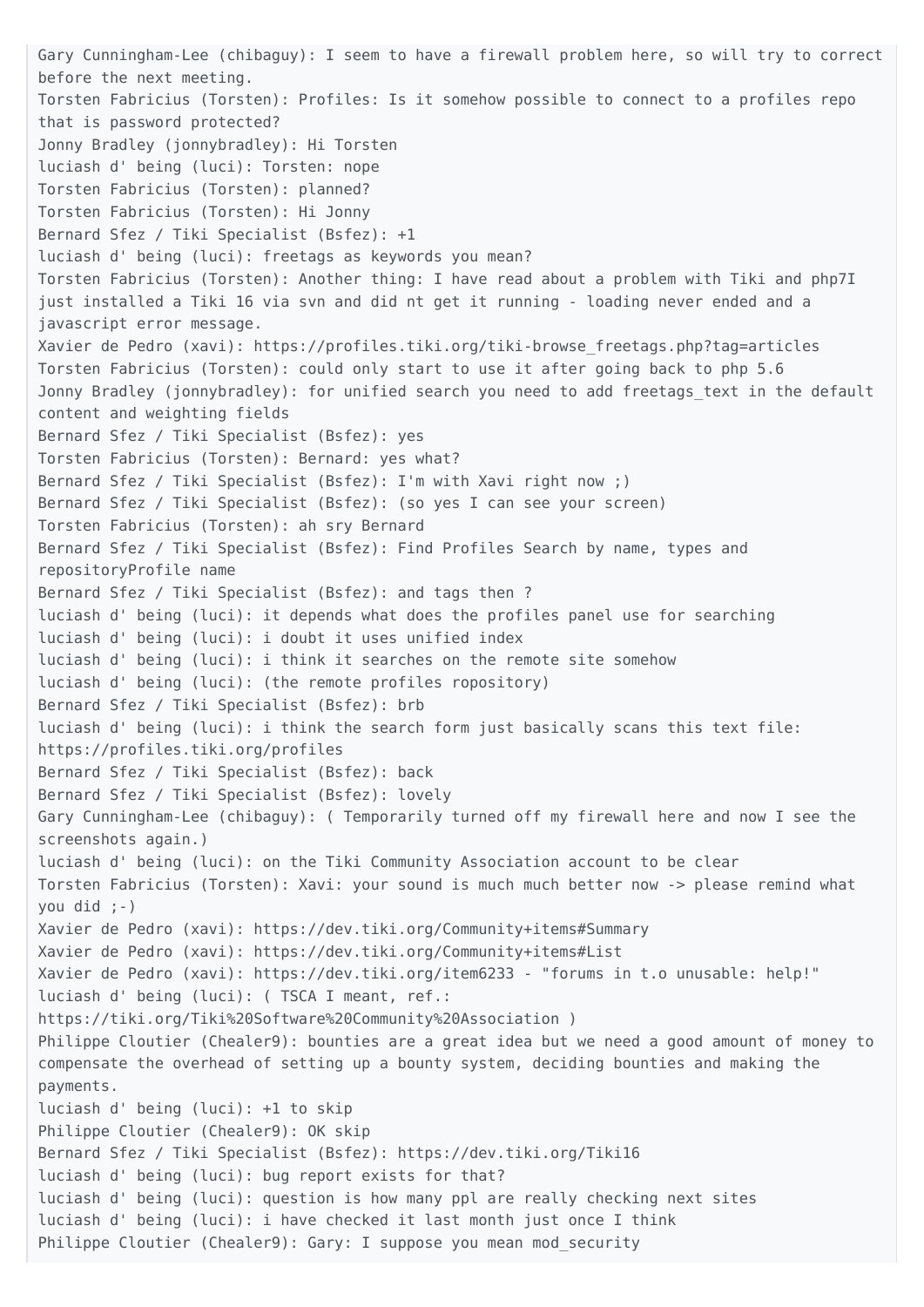Philippe Cloutier (Chealer9): on community (tiki.org) Bernard Sfez / Tiki Specialist (Bsfez): I'm trying to get people checking at next site when we are entering in releasing. luciash d' being (luci): I can post in forums just fine luciash d' being (luci): or I mean reply, you mean it is not possible to create new threads? Bernard Sfez / Tiki Specialist (Bsfez): I see that too ! Philippe Cloutier (Chealer9): except for mod security I do not see why our servers would have much more issues than others. Gary Cunningham-Lee (chibaguy): Yes, Philippe, that sounds right. luciash d' being (luci): oops, sorry xavi, i accidentaly clicked presenter screen instead of mute myself :-p Xavier de Pedro (xavi): np luciash d' being (luci): category jail? Gary Cunningham-Lee (chibaguy): I've never really figured out how category jail works. Gary Cunningham-Lee (chibaguy): Or else had problems with it somehow. Torsten Fabricius (Torsten): category jail by default jails search results, not content luciash d' being (luci): i think it is just basically, "if the object is in the category defined for perspective, switch to that perspective" Torsten Fabricius (Torsten): nope. luciash d' being (luci): ah, ok Torsten Fabricius (Torsten): cat jail is only search results Bernard Sfez / Tiki Specialist (Bsfez): I vote a 1h meeting, I can coordinate and organise Gary Cunningham-Lee (chibaguy): I think the original purpose of category jail was broader than that, though. Torsten Fabricius (Torsten): but there is some kind of "if the object is in the category defined for perspective, switch to that perspective" functionality which seems to use the category jail categories (cats which are put into the jail) luciash d' being (luci): :D luciash d' being (luci): I just used it to display the images difference for the CODE plugin and then someone just copied it for all the rest of the iages! :D luciash d' being (luci): images luciash d' being (luci): to zoom in to see the difference in the font Bernard Sfez / Tiki Specialist (Bsfez): (bounty for doc page ?) :D Xavier de Pedro (xavi): +1 luci Bernard Sfez / Tiki Specialist (Bsfez): pageS Jean-Marc Libs (Jyhem): +1 Luci (a note in the page) Philippe Cloutier (Chealer9): stub warnings can be useful. luciash d' being (luci): i think we can improve the existing wiki-page templates to add that by default luciash d' being (luci): content templates I mean Bernard Sfez / Tiki Specialist (Bsfez): +1 Philippe Cloutier (Chealer9): not a bad idea for doc.tiki.org Luci Geoff Brickell (eromneg): just to remind everyone that we already have pluginmanager that 'automates' most of the documentation of parameters etc for plugin luciash d' being (luci): yes, but that pluginmanager displays error, when the plugin is not in the version running on doc.tiki.otg yet Xavier de Pedro (xavi): sure, Geoff , thks for the reminder :-) luciash d' being (luci): it is in the content template already btw Bernard Sfez / Tiki Specialist (Bsfez): yes but if the pluginh work for Tiki17 and doc is Tiki 16 you see an error (bad) Geoff Brickell (eromneg): so plugunmanager needs some error handling? luciash d' being (luci): nope, it just works but displays error the plugin is missing luciash d' being (luci): so it is already handling well ;) Bernard Sfez / Tiki Specialist (Bsfez): we can have the plugin manager showing "it will work